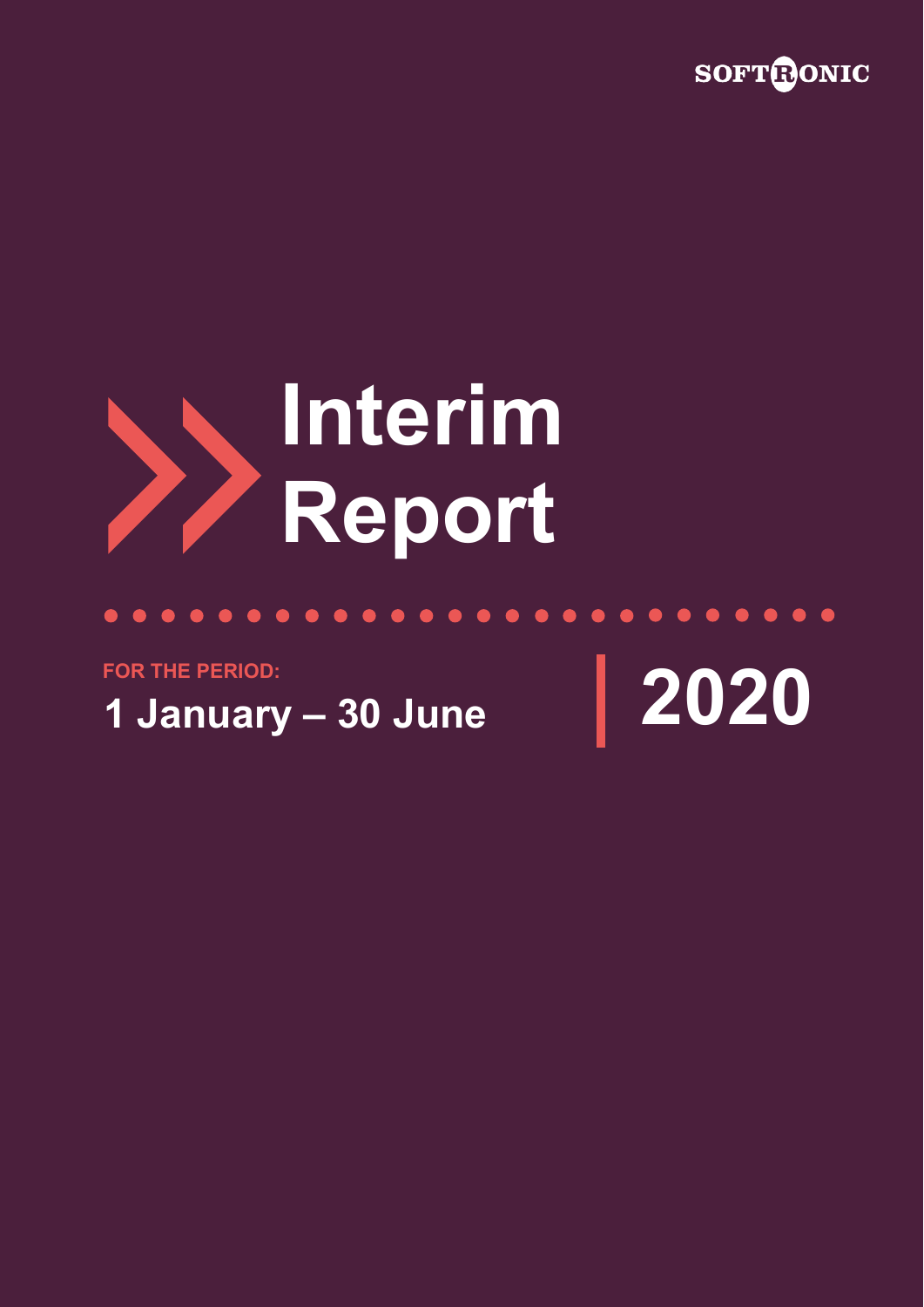# **SOFTRONIC**

# **Significant business events**

#### **Earlier in the year**

- Softronic has signed a framework agreement with the Swedish National Board of Institutional Care (SIS)
- Softronic's Board of Directors has decided to withdraw its proposal for the dividend that had previously been announced
- Softronic became the turnkey supplier and IT partner for FASAB6F

#### **After the end of the period**

The Swedish Tax Agency has renewed its trust in Softronic for its TAIS development project for temporary employment in Sweden.

# **Second quarter 2020**

- Sales increased to MSEK 194.5 (MSEK 191.6)
- EBITDA increased to MSEK 32.3 (MSEK 26.0)
- Profit before tax increased to MSEK 26.0 (MSEK 19.8)
- Profit margin before tax increased to 13.4 % (10.3 %)
- Profit for the period after tax increased to MSEK 20.5 (MSEK 15.5)
- Profit for the period after tax per share, before and after dilution, increased to SEK 0.39 (SEK 0.29)
- Cash flow from operating activities increased to MSEK 42 (MSEK 19.1)

# **First six months**

- Sales amounted to MSEK 375.1 (MSEK 375.2)
- EBITDA increased to MSEK 55.9 (MSEK 49.4)
- Profit before tax increased to MSEK 43.2 (MSEK 36.9)
- Profit margin before tax increased to 11.5 % (9.8 %)
- Profit for the period after tax increased to MSEK 33.9 (MSEK 28.9)
- Profit for the period after tax per share, before and after dilution, increased to SEK 0.64 (SEK 0.55)
- Cash flow from operating activities increased to MSEK 33.8 (MSEK 24.9)
- Total liquidity amounted to MSEK 163
- The equity/assets ratio increased to 63 % (57 %).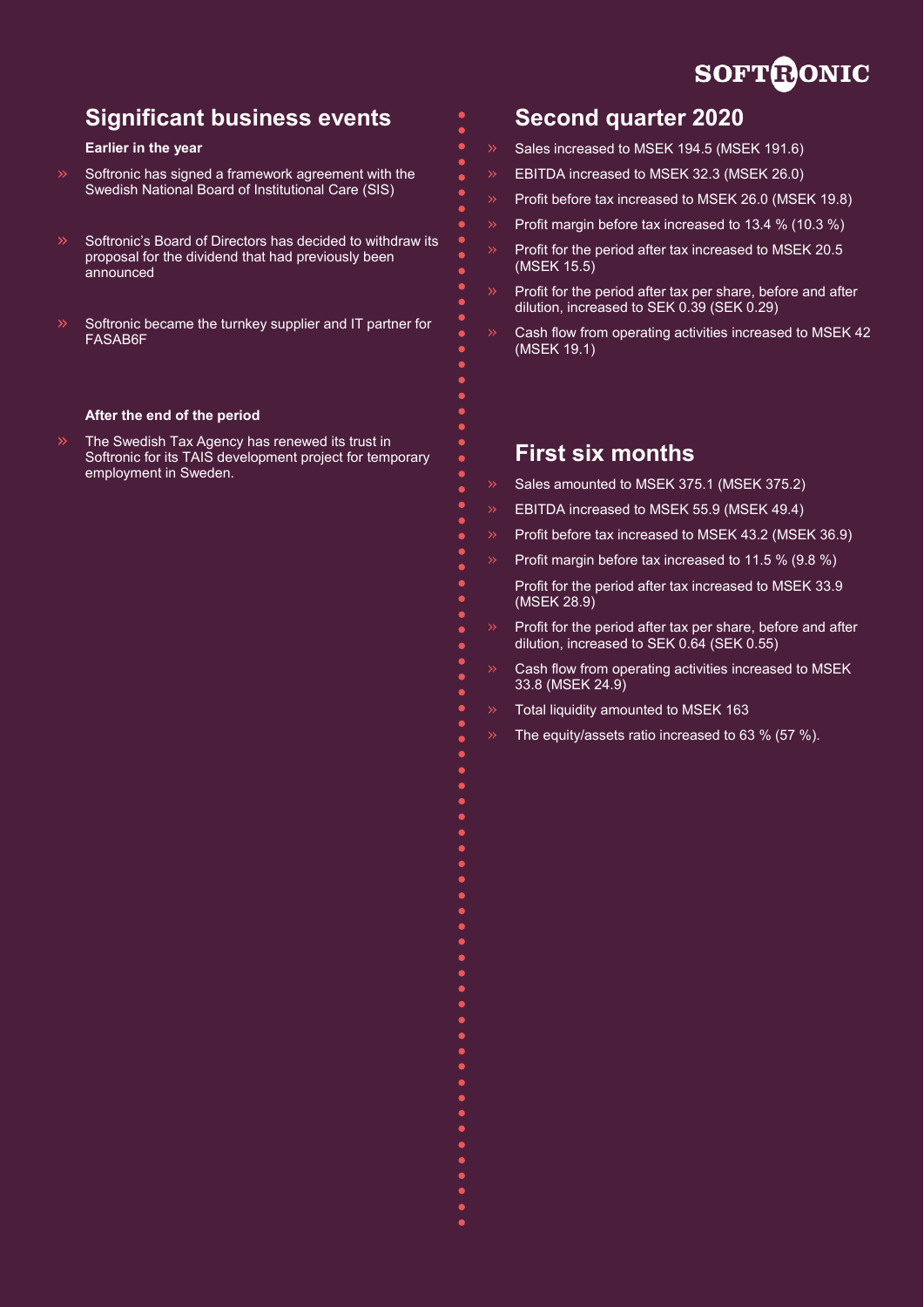

# **Q2 2020 – an impressive profit!**

At a time when so many areas face so much uncertainty, it is great to see how Softronic's business model has so far proved excellent in tackling the challenges we are facing. In the second quarter we succeeded in achieving a slight growth in sales, up by one and a half per cent to MSEK 194.5, despite the turmoil on the market. However, what is most pleasing is the fact that we reported a profit of MSEK 26.0 million, which represents a margin of 13.4 %. Sales for the first six months of the year amounted to MSEK 375.1 (375.2), while profit stood at MSEK 43.2 (36.9).

During the quarter we maintained the focus that we have had since March, when the Coronavirus pandemic took hold of the world in earnest. Our main focus has consistently been on finding ways to help keep our employees and their families safe. Early on we encouraged our employees to work from home if possible. This has helped to reduce the risk of them being infected at the office or at a customer's premises, but perhaps more significantly on their journey to or from work. As time passed and it became clear that this situation would be with us for some time, we have focused more and more on making sure that we are in continual contact with our employees. We have mostly had to make contact using digital aids and we believe that keeping in regular contact with colleagues is crucial for our mental wellbeing. Daily stand-ups, shared digital coffee breaks and video-based group meetings have helped us maintain a feeling of solidarity.

Of course we do not want to expose our customers or our partners to the risk of infection, so the same communication tools that have helped us manage this situation internally have enabled us to keep in regular contact with our customers. We have all been involved in what could be considered the world's biggest online training programme in digital communication platforms, and we have been using Teams, Zoom and Hangouts. We have now started to feel at home with this method of communicating with each other.

Our entire internal training programme 'Sustainable productivity' was also held remotely.

We have seen that the vast majority of our customers that do not operate in the most severely affected segments have been able to make the same changes to the way they work. Some customers have had to make redundancies, but we have mostly been able to shift resources that have been affected to other customers, where there are still high levels of demand. During the period the number of inquiries, business discussions and quotes was at the same high level as in the preceding quarters. This helped us achieve the profit described in the introduction, which means that we go into the third quarter in good spirits.

We have also seen a strong demand for solutions that help our customers make more extensive use of digital tools. We are pleased to have secured many deals where we help customers analyse their situation or implement the most recent tools from Microsoft. These customers include Anticimex Försäkring, Kommunalarbetarförbundet (Swedish Municipal Workers' Union) and FASAB6F. We are also increasing our focus on different kinds of 'digital employees', preferably in combination with internal and external helpers, and over time with a network of digital assistants that can send questions between themselves to ensure they reach the most suitable addressee. In this field we are happy to have been selected as a partner for Sweden's unemployment insurance funds as their Centre of Excellence for RPA technology.

We have now shown in practice that we can deliver to a high standard in these new circumstances, but we cannot deny that we are looking forward to a time when we can meet both our colleagues and customers much more. Of course, we hope that the positive developments we are seeing in Sweden at the moment will continue both during and after the summer, so that we can reach a new normal soon. We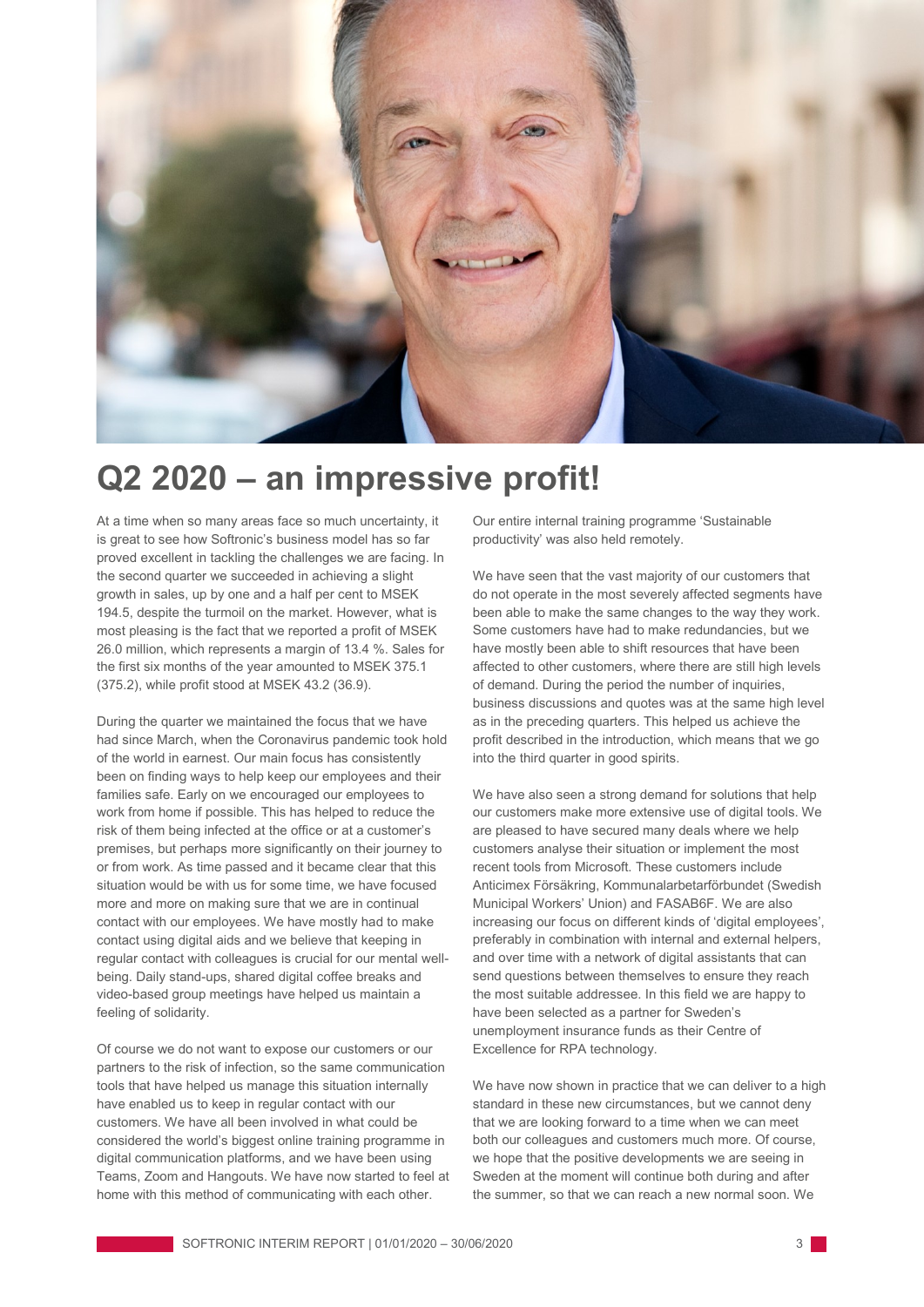now know that we can be effective when we work remotely and we will use the knowledge we have gained to be able to "work where we want" in the future.

Have a wonderful summer!

#### **Liquidity**

The Group had MSEK 140 in cash and cash equivalents as of 30 June 2020. The total liquidity comprising cash and cash equivalents, as well as granted unutilised credit lines, amounted to MSEK 163.

#### **Business events in 2020**

Stockholm 17 July 2020

After the end of the period the Swedish Tax Agency renewed its trust in Softronic for the TAIS development project. The TAIS (temporary employment in Sweden) Project aims at achieving a level playing field for Swedish and foreign employers and employees.

During the year Softronic has signed a framework agreement with the National Board of Institutional Care (SIS) for consultancy services within graphic web design, availability and useability, and the systems development and management of Episerver.

Softronic's Board of Directors decided to withdraw its proposal for a dividend of SEK 1.00 per share to the AGM in 2020 that had previously been announced. This decision was made as a result of the current climate, caused by the outbreak of Covid-19 and its effects on the world and markets, and the risk of the financial impact on Softronic's operations. A new decision on a dividend may be made at a later stage at an extraordinary general meeting if appropriate. The proposed dividend amounted to MSEK 53. Softronic has been entrusted as the turnkey supplier and IT partner for FASAB (Facklig Administration i Samverkan). This agreement covers technical operation, application management, service desk, IT workplace (MWP), operations, support, and the development and management of FASAB's operational system PUMA.

#### **Events after the end of the period**

There have been no significant events after the end of the period.

#### **Risks and uncertainties**

The risks and uncertainties that the Parent Company and the Group may face are primarily related to changes in employee capacity utilisation, average invoicing, employee turnover and salary costs, all of which have a decisive impact on profitability. As well as the financial risks described in the latest annual report, there are uncertainties in economic assessments, changes to markets and competition. The Covid-19 pandemic adds uncertainty to economic and market assessments.

#### **Softronic**

Softronic is an IT and management company whose business concept is to offer solutions based on modern IT in order to create better business and greater competitiveness for the company's customers.

By combining experience and innovation in cutting-edge technology with expertise in strategy and organisational development, Softronic assumes a holistic responsibility stretching from needs analysis and the development of transaction-intensive business solutions to implementation and operation.

The company was set up in 1984 and currently has approximately 430 employees at offices in Stockholm, Gothenburg, Malmö, Sundsvall and Arjeplog. Softronic is listed on NASDAQ Stockholm Small Cap.

#### **Other**

#### **Reports 2020**

• Interim Report (Jul-Sep), 22 October

#### **Auditors' examination**

This report has not been examined by the auditors.

#### **Information about the interim report**

Per Adolfsson, Chief Executive Officer Email: [per](mailto:per.adolfsson@softronic.se)[.adolfsson@softronic.se](mailto:.adolfsson@softronic.se) Telephone: +46 (0)8-51 90 90 00 Softronic AB (publ), CIN 556249-0192

The Board of Directors and Chief Executive Officer certify that this interim report gives a true and fair view of the development of the Group's operations, financial position and results, and describes the significant risks and uncertainty factors facing the company and the companies within the Group.

| Per Adolfsson, CEO           | Petter Stillström, Chairman of the Board of Directors   |                                                           |
|------------------------------|---------------------------------------------------------|-----------------------------------------------------------|
| Stig Martín, Board Member    | Britten Wennman, Board Member                           | Victoria Bohlin, Board Member                             |
| Susanna Marcus, Board Member | Cecilia Nilsson, Board Member (employee representative) | Tomas Högström, Board Member<br>(employee representative) |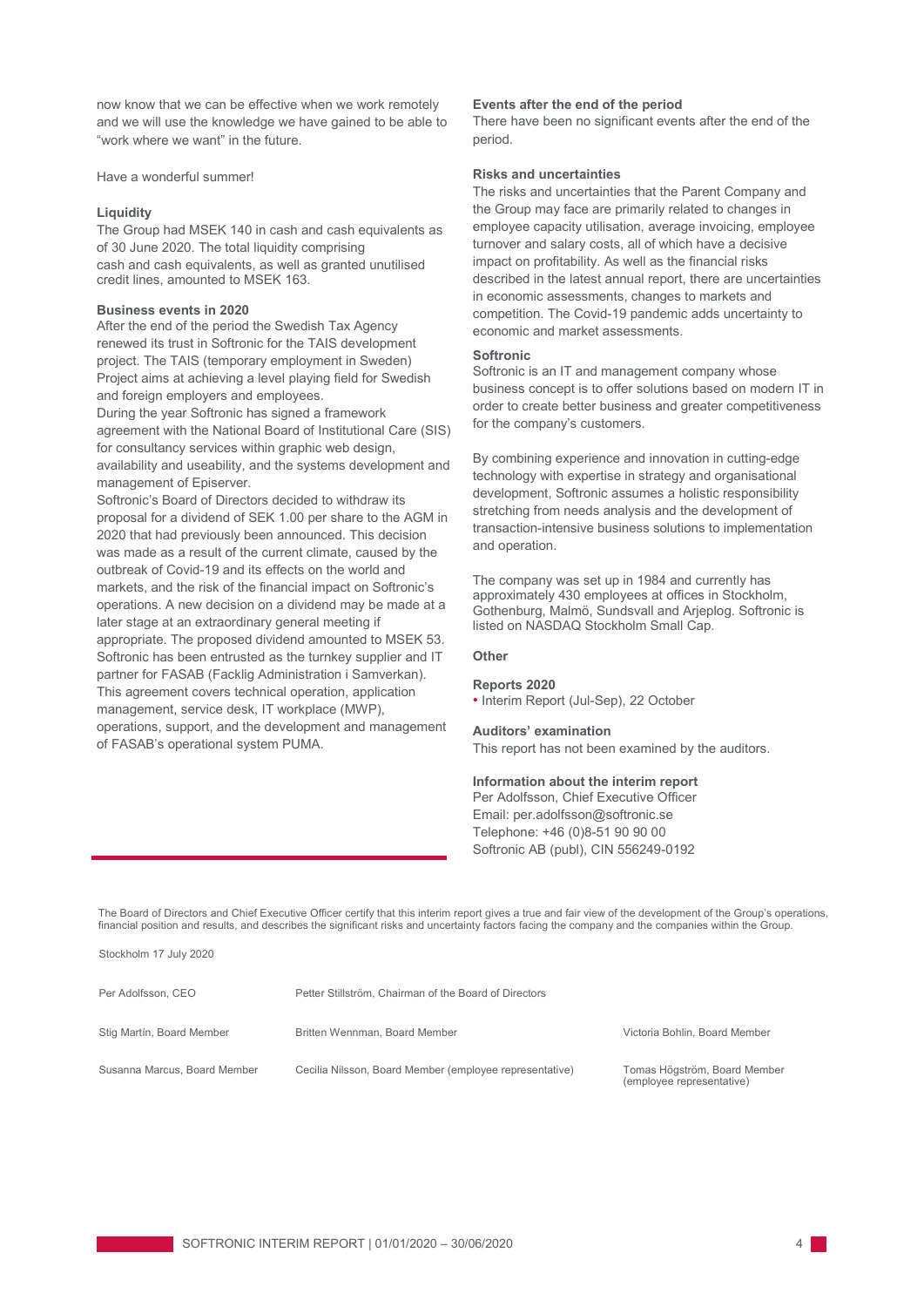| <b>Consolidated income statement and other</b><br>comprehensive income, MSEK                                                                      | 2020<br><b>April-June</b> | 2019<br>April-June | 2020<br>Jan-June | 2019<br>Jan-June | 2019<br>full year |
|---------------------------------------------------------------------------------------------------------------------------------------------------|---------------------------|--------------------|------------------|------------------|-------------------|
| <b>Revenue</b>                                                                                                                                    | 194.5                     | 191.6              | 375.1            | 375.2            | 720.0             |
| Goods for resale and other invoiced expenses                                                                                                      | $-60.5$                   | $-55.9$            | $-114.4$         | $-108.2$         | $-211.0$          |
| Other external expenses                                                                                                                           | $-7.2$                    | $-8.2$             | $-15.1$          | $-17.4$          | $-32.0$           |
| Staff costs                                                                                                                                       | $-94.5$                   | $-101.5$           | $-189.7$         | $-200.2$         | $-380.0$          |
| Depreciation, non-current assets <sup>1</sup>                                                                                                     | $-6.0$                    | $-5.9$             | $-12.1$          | $-11.8$          | $-23.7$           |
| <b>Operating income</b>                                                                                                                           | 26.3                      | 20.1               | 43.8             | 37.6             | 73.3              |
| Net financial income/expense<br>note 2                                                                                                            | $-0.3$                    | $-0.3$             | $-0.6$           | $-0.7$           | $-1.2$            |
| Profit/loss before tax                                                                                                                            | 26.0                      | 19.8               | 43.2             | 36.9             | 72.1              |
| <b>Taxes</b>                                                                                                                                      | $-5.5$                    | $-4.3$             | $-9.3$           | $-8.0$           | $-16.3$           |
| Profit/loss for the period                                                                                                                        | 20.5                      | 15.5               | 33.9             | 28.9             | 55.8              |
| Other comprehensive income                                                                                                                        |                           |                    |                  |                  |                   |
| Items that will be reclassified to profit or loss                                                                                                 |                           |                    |                  |                  |                   |
| <b>Translation differences</b>                                                                                                                    | 0.0                       | 0.0                | 0.0              | 0.0              | 0.0               |
| Comprehensive income for the period                                                                                                               | 20.5                      | 15.5               | 33.9             | 28.9             | 55.8              |
| Profit/loss for the period attributable to the Parent Company's shareh                                                                            | 20.5                      | 15.5               | 33.9             | 28.9             | 55.8              |
| Comprehensive income attributable to the Parent Company's shareh                                                                                  | 20.5                      | 15.5               | 33.9             | 28.9             | 55.8              |
| Profit for the period per share, basic, SEK<br>note 1                                                                                             | 0.39                      | 0.29               | 0.64             | 0.55             | 1.06              |
| Profit for the period per share, diluted, SEK<br>note 1                                                                                           | 0.39                      | 0.29               | 0.64             | 0.55             | 1.06              |
| of which depreciation for leasing for Q2 2020 was MSEK 5 (MSEK 5); MSEK 10 (MSEK 9) for 2020 accumulated; and MSEK 19"<br>for the full year 2019. |                           |                    |                  |                  |                   |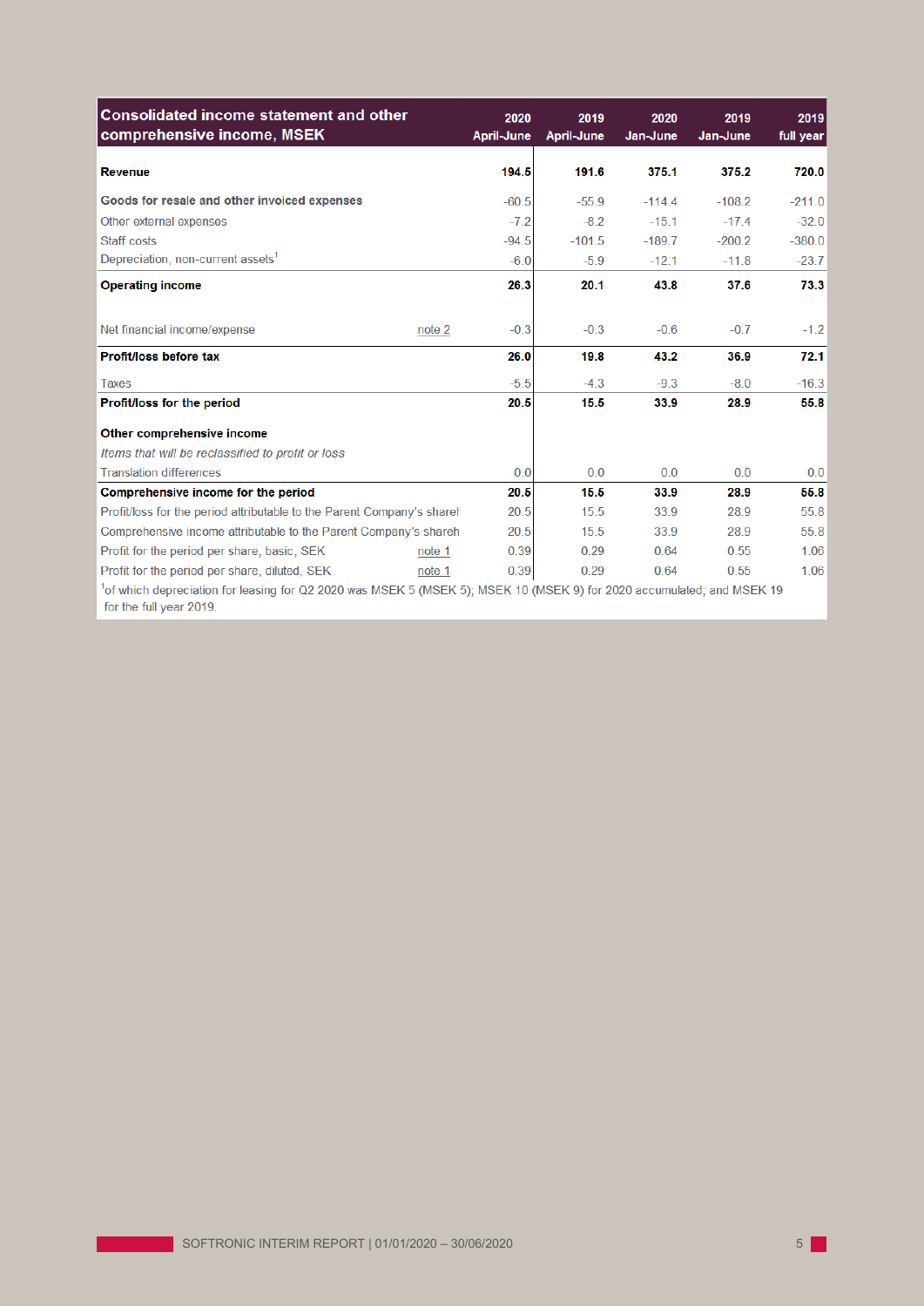| <b>Summary of Balance Sheet</b>     |        |            |            |            |
|-------------------------------------|--------|------------|------------|------------|
| <b>Group, MSEK</b>                  |        | 2020-06-30 | 2019-06-30 | 2019-12-31 |
| <b>ASSETS</b>                       |        |            |            |            |
| Goodwill                            | note 4 | 109.3      | 109.3      | 109.3      |
| Other intangible assets             | note 4 | 1.3        | 3.1        | 2.2        |
| Other non-current receivables       |        | 2.4        | 2.4        | 2.4        |
| Right-of-use asset                  |        | 34.4       | 47.5       | 38.8       |
| Property, plant and equipment       |        | 4.3        | 6.7        | 5.6        |
| <b>Total non-current assets</b>     |        | 151.7      | 169.0      | 158.3      |
| Receivables, etc.                   |        | 199.2      | 191.7      | 178.5      |
| Cash and cash equivalents           |        | 140.5      | 75.9       | 117.2      |
| <b>Total current assets</b>         |        | 339.7      | 267.6      | 295.7      |
| <b>Total assets</b>                 |        | 491.4      | 436.6      | 454.0      |
| <b>EQUITY AND LIABILITIES</b>       |        |            |            |            |
| Equity                              |        | 307.8      | 247.2      | 274.1      |
| Deferred tax liabilities            |        | 1.2        | 1.4        | 1.3        |
| Other provisions                    |        | 3.4        | 3.7        | 3.8        |
| Other current liabilities, leasing  |        | 14.0       | 28.9       | 20.3       |
| Current liabilities <sup>1</sup>    |        | 165.0      | 155.4      | 154.5      |
| <b>Total equity and liabilities</b> |        | 491.4      | 436.6      | 454.0      |

on 31 December 2019 it was MSEK 19.

| Total summary of Equity             | 2020       | 2019       | 2019      |
|-------------------------------------|------------|------------|-----------|
| <b>Group, MSEK</b>                  | Jan - June | Jan - June | full year |
| <b>TOTAL EQUITY</b>                 |            |            |           |
| <b>Opening balance</b>              | 274.1      | 270.9      | 270.9     |
| Comprehensive income for the period | 33.9       | 28.9       | 55.8      |
| Merger difference                   | $-0.2$     | ۰          |           |
| <b>Dividend</b>                     |            | $-52.6$    | $-52.6$   |
| <b>Closing balance</b>              | 307.8      | 247.2      | 274.1     |
|                                     |            |            |           |

All equity is attributable to the Parent Company's shareholders, as there are no non-controlling interests.

| <b>Summary of Cash Flow Statement</b>                                      | 2020   | 2019    | 2020                                        | 2019    | 2019      |
|----------------------------------------------------------------------------|--------|---------|---------------------------------------------|---------|-----------|
| <b>Group, MSEK Note 3</b>                                                  |        |         | April-June April-June Jan - June Jan - June |         | full year |
| Cash flow from operating activities                                        |        |         |                                             |         |           |
| before changes in working capital                                          | 25.8   | 19.3    | 39.0                                        | 36.5    | 78.4      |
| Changes to working capital,                                                | 16.3   | $-0.2$  | $-5.1$                                      | $-11.6$ | $-2.0$    |
| <b>Cash flow from operating activities</b>                                 | 42.1   | 19.1    | 33.9                                        | 24.9    | 76.4      |
| Cash flow from investing activities                                        | $-0.5$ | 0.0     | $-0.7$                                      | 0.0     | $-0.8$    |
| Cash flow from financing activities                                        | $-5.0$ | $-57.4$ | $-9.9$                                      | $-62.0$ | $-71.4$   |
| Cash flow for the year/period                                              | 36.6   | $-38.3$ | 23.3                                        | $-37.1$ | 4.2       |
| Cash and cash equivalents at the start of the year/period                  | 103.9  | 114.2   | 117.2                                       | 113.0   | 113.0     |
| Cash and cash equivalents at the end of the year/period                    | 140.5  | 75.9    | 140.5                                       | 75.9    | 117.2     |
| Cash flow from operating activities per share, basic, SEK. Note 1          | 0.80   | 0.36    | 0.64                                        | 0.47    | 1.45      |
| Cash flow from operating activities per share, after dilution, SEK. Note 1 | 0.80   | 0.36    | 0.64                                        | 0.47    | 1.45      |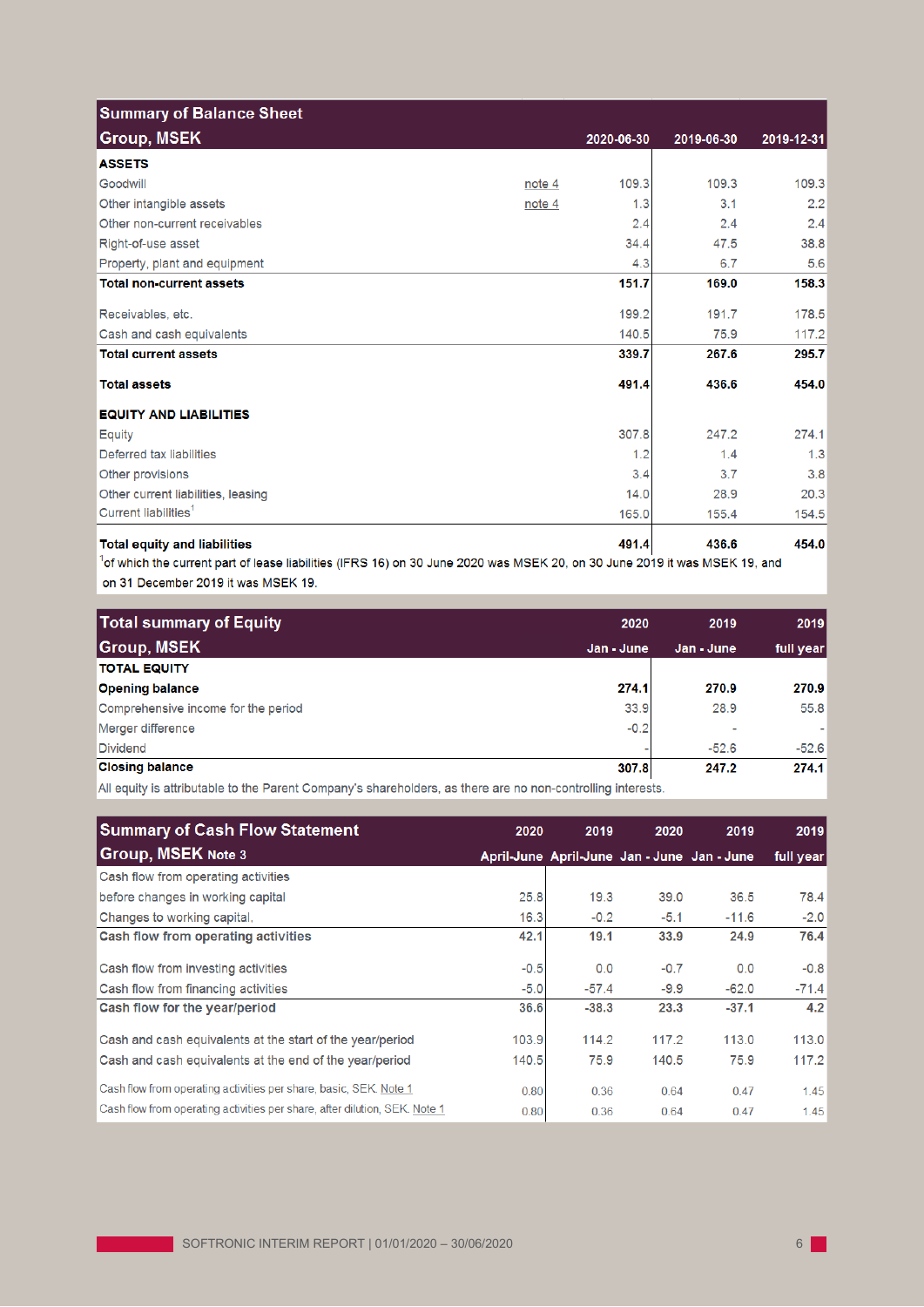| <b>Performance measures for the Group, Note 5</b> |        | 2020 | 2019                                    | 2020 | 2019 | 2019      |
|---------------------------------------------------|--------|------|-----------------------------------------|------|------|-----------|
| Net profit/loss                                   |        |      | April-June April-June Jan-June Jan-June |      |      | full year |
| Earnings per share, basic/diluted, SEK            | note 1 | 0.39 | 0.29                                    | 0.64 | 0.55 | 1.06      |
| <b>EBITDA, MSEK</b>                               |        | 32.3 | 26.0                                    | 55.9 | 49.4 | 97.0      |
| <b>EBITDA margin, %</b>                           |        | 16.6 | 13.6                                    | 14.9 | 13.2 | 13.5      |
| Operating margin, %                               |        | 13.5 | 10.5                                    | 11.7 | 10.0 | 10.2      |
| Profit margin, %                                  |        | 13.4 | 10.3                                    | 11.5 | 9.8  | 10.0      |
| Profitability, equity, %                          |        | 21.8 | 19.2                                    | 21.8 | 19.2 | 20.6      |

|                                           | 2020 | 2019                                        | 2020 | 2019 | 2019      |
|-------------------------------------------|------|---------------------------------------------|------|------|-----------|
| <b>Sales</b>                              |      | April-June April-June Jan - June Jan - June |      |      | full year |
| Net sales, MSEK                           | 195  | 192                                         | 375  | 375  | 720       |
| Sales of consultancy services, MSEK       | 86   | 94                                          | 165  | 184  | 334       |
| Sales of agreements, MSEK                 | 77   | 66                                          | 146  | 124  | 258       |
| Invoiced to third parties, services, MSEK | 14   | 14                                          | 28   | 30   | 57        |
| Invoiced to third parties, other, MSEK    | 13   | 12                                          | 25   | 28   | 53        |
| Sales of licenses, MSEK                   | 3    | 5                                           |      | 8    | 15        |
| Sales of hardware, MSEK                   |      | 0                                           | 4    |      | 3         |
| Other operating income, MSEK              | 0    |                                             | 0    | 0    | 0         |
| Sales per employee, TSEK                  | 451  | 425                                         | 870  | 847  | 1625      |

| <b>Financial position</b>       |     | 2020-06-30 2019-06-30 2019-12-31 |     |
|---------------------------------|-----|----------------------------------|-----|
| Equity, MSEK                    | 308 | 247                              | 274 |
| Equity/assets ratio, %          | 63  | 57                               | 60  |
| Cash and cash equivalents, MSEK | 140 | 76                               | 117 |
| Unutilised credit lines, MSEK   | 23  | 23                               | 23  |

|                                                | 2020 | 2019                                    | 2020 | 2019 | 2019      |
|------------------------------------------------|------|-----------------------------------------|------|------|-----------|
| <b>Employees</b>                               |      | April-June April-June Jan-June Jan-June |      |      | full year |
| Average during the period                      | 431  | 451                                     | 431  | 443  | 443       |
| Number at the end of the period                | 431  | 448                                     | 431  | 448  | 437       |
| Number of structural dismissals for the period | 2    |                                         | 4    |      | $\vert$   |

| Development per quarter                | Q2/18             | Q3/18 | Q4/18 | Q1/19 | Q2/19 | Q3/19 | Q4/19 | Q1/20 | Q2/20 |
|----------------------------------------|-------------------|-------|-------|-------|-------|-------|-------|-------|-------|
| Net sales, MSEK                        | 199.4             | 157.4 | 193.1 | 183.6 | 191.6 | 157.0 | 187.8 | 180.6 | 194.5 |
| Profit/loss for the period before tax, | 20.6              |       | 18.6  | 17.1  | 19.8  | 13.8  | 21.4  | 17.2  | 26.0  |
| Profit margin before tax, %            | 10.3 <sub>1</sub> |       | 9.6   | 9.3   | 10.3  | 8.8   | 11.4  | 9.5   | 13.4  |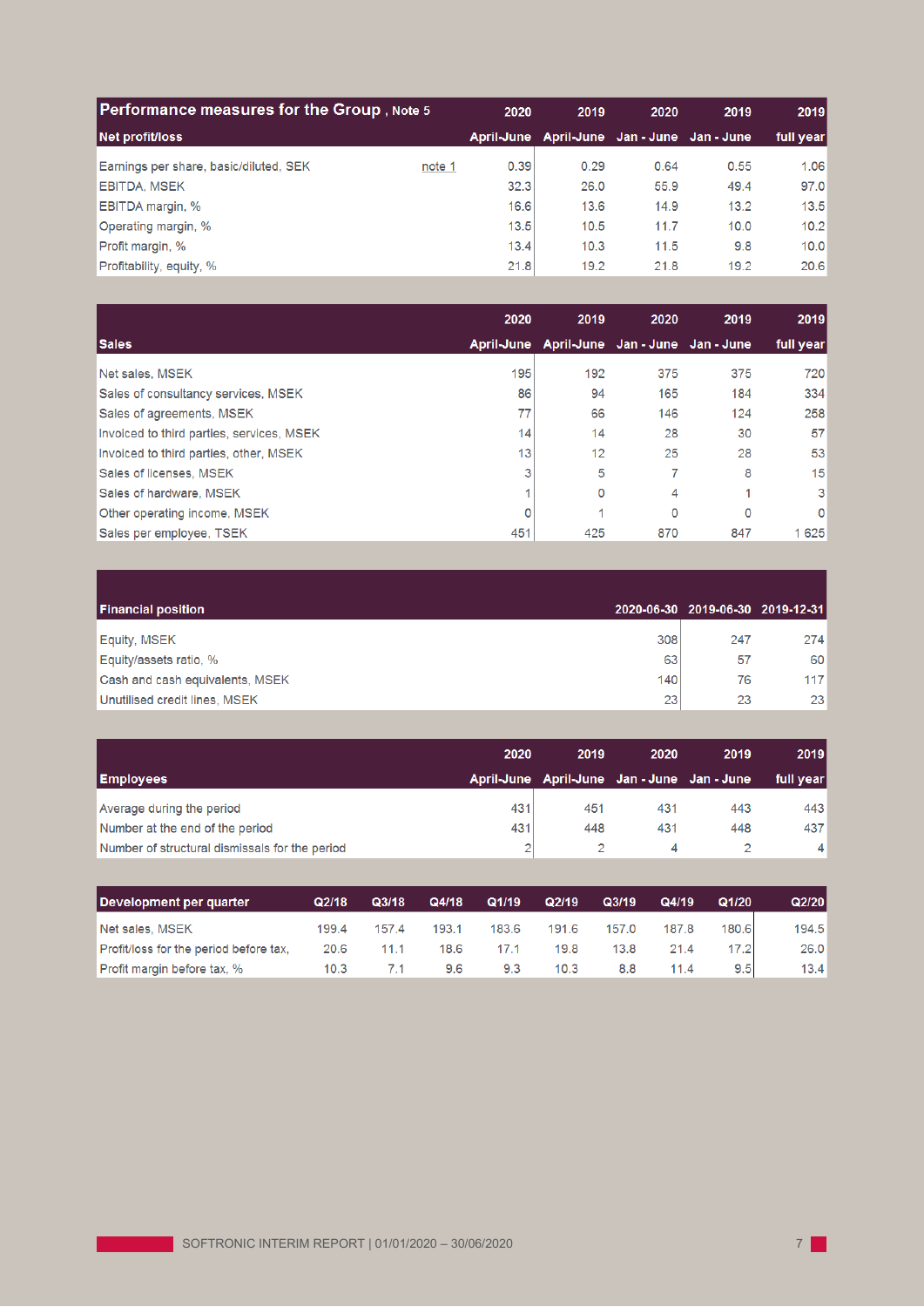| Income statement summary      | 2020            | 2019       | 2019      |
|-------------------------------|-----------------|------------|-----------|
| <b>Parent Company, MSEK</b>   | Jan - June      | Jan - June | full year |
| Revenue                       | 375             | 376        | 720       |
| Costs                         | $-331$          | $-339$     | -709      |
| <b>Operating income</b>       | 44              | 37         | 11        |
| Net financial income/expense  |                 | 0          | ٠         |
| Appropriations*               |                 | ۰          | 62        |
| <b>Profit/loss before tax</b> | 44              | 37         | 73        |
| <b>Taxes</b>                  | -9              | -8         | $-16$     |
| Net profit/loss               | 35 <sub>1</sub> | 29         | 57        |

| <b>Summary of Balance Sheet</b>           |            |            |                |
|-------------------------------------------|------------|------------|----------------|
| <b>Parent Company, MSEK</b>               | 2020-06-30 | 2019-06-30 | 2019-12-31     |
| <b>ASSETS</b>                             |            |            |                |
| Non-current assets                        | 17         | 41         | 40             |
| Non-current receivables                   | 2          | 3          | $\overline{2}$ |
| <b>Current assets</b>                     | 330        | 261        | 288            |
| <b>Total assets</b>                       | 349        | 305        | 330            |
| <b>EQUITY AND LIABILITIES</b>             |            |            |                |
| Equity                                    | 200        | 147        | 167            |
| Non-current liabilities                   | 3          | 4          | 4              |
| Current liabilities, non-interest-bearing | 146        | 154        | 159            |
| <b>Total equity and liabilities</b>       | 349        | 305        | 330            |

| <b>Summary of Cash Flow Statement</b>                     | 2020       | 2019       | 2019      |
|-----------------------------------------------------------|------------|------------|-----------|
| <b>Parent Company, MSEK</b>                               | Jan - June | Jan - June | full year |
| Cash flow from operating activities                       | 24         | 16         | 58        |
| Cash flow from investing activities                       | -1         |            | $-1$      |
| Cash flow from financing activities                       |            | $-53$      | $-53$     |
| Cash flow for the year/period                             | 23         | $-37$      | $\vert$ 4 |
| Cash and cash equivalents at the start of the year/period | 117        | 113        | 113       |
| Cash and cash equivalents at the end of the year/period   | 140        | 76         | 117       |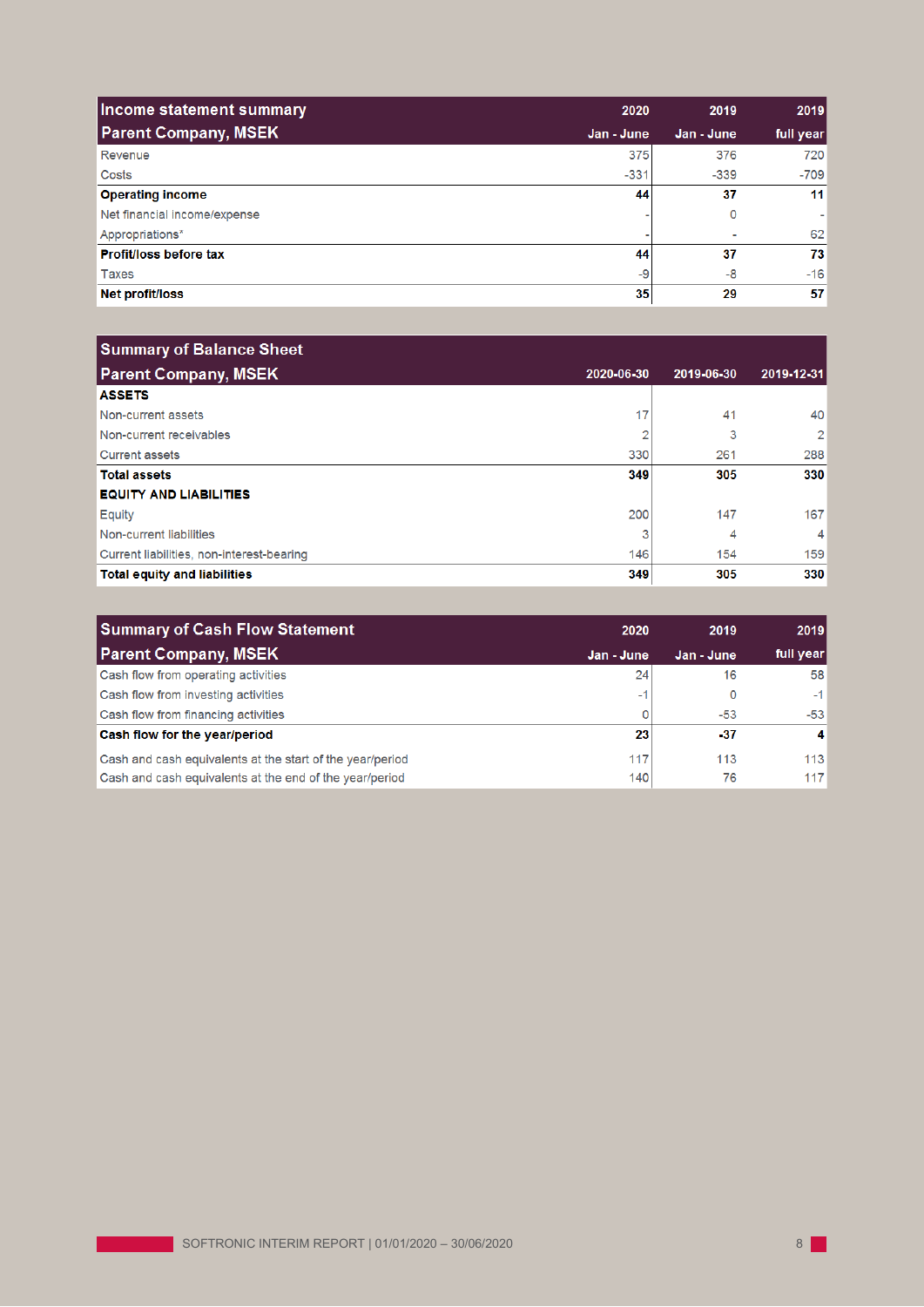# **Notes**

**Accounting principles and supplementary information**

Softronic AB (publ) applies the IFRS standards (International Financial Reporting Standards) as adopted by the EU.

The interim report has been prepared in accordance with IAS 34, Interim Financial Reporting, and the Swedish Annual Accounts Act. The report for the parent company has been prepared in accordance with the Swedish Annual Accounts Act and RFR 2, Accounting for Legal Entities.

Group operations are wide-ranging and are therefore reported as a segment.

The Group applies the same accounting principles and uses the same bases for calculation as in the 2019 Annual Report.

The estimates follow the same principles as in the Annual Accounts of 2019.

Comprehensive income is reported as an extended profit and loss account, including items previously recognised in equity.

The Group's financial assets and liabilities comprise accounts receivable, other non-current receivables, other current receivables, prepaid expenses, accrued income, cash and cash equivalents, other provisions, accounts payable, other current liabilities, accrued expenses and deferred income, with the carrying amounts the same as fair value.

New and amended IFRS that have become applicable from 2020 are not considered to have any material effect on the financial statements. In terms of IFRS 16 as of 30 June 2020, the right-of-use asset amounted to MSEK 34 and the leasing liability was MSEK 34 (reported under other long-term liabilities as MSEK 14 and current liabilities as MSEK 20). Amortisation and depreciation of MSEK 5 were carried out in the second quarter of 2020 (accumulated 2020: MSEK 10) while interest expense was MSEK 0.3 (accumulated 2020: MSEK -0.6). Softronic has opted to adopt the relief rules regarding short-term leases and agreements where the underlying asset is of a low value.

No transactions with closely related parties took place during the year that affected the company's profit/loss and financial position.

In this report there is only an overview of the Parent Company's profit and loss statement and balance sheet, as the Group's sales and balance sheet items are mostly in the Parent Company.

In the first quarter of 2020 the wholly-owned subsidiary Softronic 1 AB merged with the parent company Softronic AB.

## **Note 1**

### **Profit/loss per share**

The number of shares before and after dilution when calculating earnings and cash flow per share amounted to 52,632,803 shares.

## **Note 2**

#### **Net financial income/expense**

This item includes interest income and interest expense.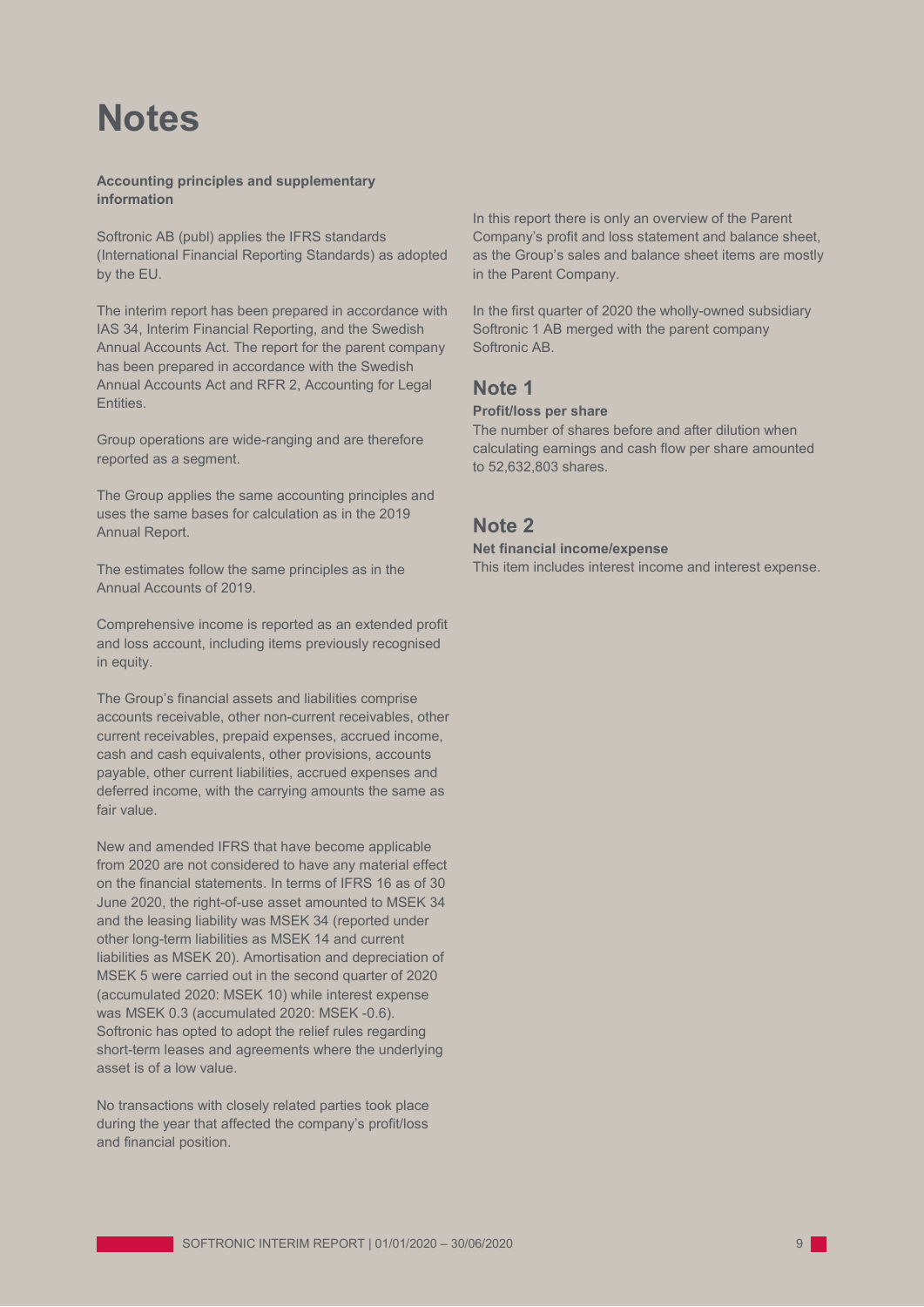# **Note 3**

#### **Cash flow statements**

| <b>Allocation of investments</b><br><b>IMSEK</b> | 2020<br>Jan-June | 2019<br>Jan-June | 2019<br>full year |
|--------------------------------------------------|------------------|------------------|-------------------|
| Net investments in equipment                     | $-0.3$           | $\sim$           | $-0.4$            |
| Acquisition of business combinations             | $-0.4$           | $\sim$           | $-0.4$            |
| <b>Total invested</b>                            | $-0.7$           | 0.0              | $-0.8$            |

## **Note 4**

#### **Acquisition of business combinations**

#### No acquisitions took place in 2020.

| Specification of business combinations,<br><b>MSEK</b>        | 2020<br>Jan-June | 2019<br>Jan-June | 2019<br>full year |
|---------------------------------------------------------------|------------------|------------------|-------------------|
| Amounts paid in respect of previous acquisitions <sup>1</sup> | 0.4              |                  | 0.4               |
| Total cost paid                                               | 0.4              | 0.0              | 0.4               |
| <b>ACQUIRED ASSETS AND LIABILITIES</b>                        |                  |                  |                   |
| Amounts paid in respect of previous acquisitions <sup>1</sup> | 0.4              | ٠                | 0.4               |
| <b>Total acquired</b>                                         | 0.4              | 0.0              | 0.4               |
| Total cash flow attributable to acquisitions                  | $-0.4$           | 0.0              | $-0.4$            |

# **Note 5**

#### **Key performance indicators**

Softronic's financial statements contain alternative performance measures that supplement the measures defined in applicable regulations for financial reporting, such as income, profit or loss, or earnings per share. Alternative key figures are given, as they provide more in-depth information than the measures defined in the regulations. The alternative key figures are disclosed below because they are used by management to evaluate the financial performance and are thereby believed to give analysts and other stakeholders valuable information in order to evaluate Softronic's financial position and results.

In the section below, we have defined how the alternative performance measures are calculated by Softronic. Definition of key ratios may deviate from the definitions given by other companies, even though the measures have the same names. The alternative performance measures originate from the consolidated accounts and are not measures of our financial results or liquidity in accordance with IFRS, which is why they should not be considered to be alternatives to net profit, operating profit or other performance measures in accordance with IFRS, or as an alternative to cash flow as a measure of our liquidity.

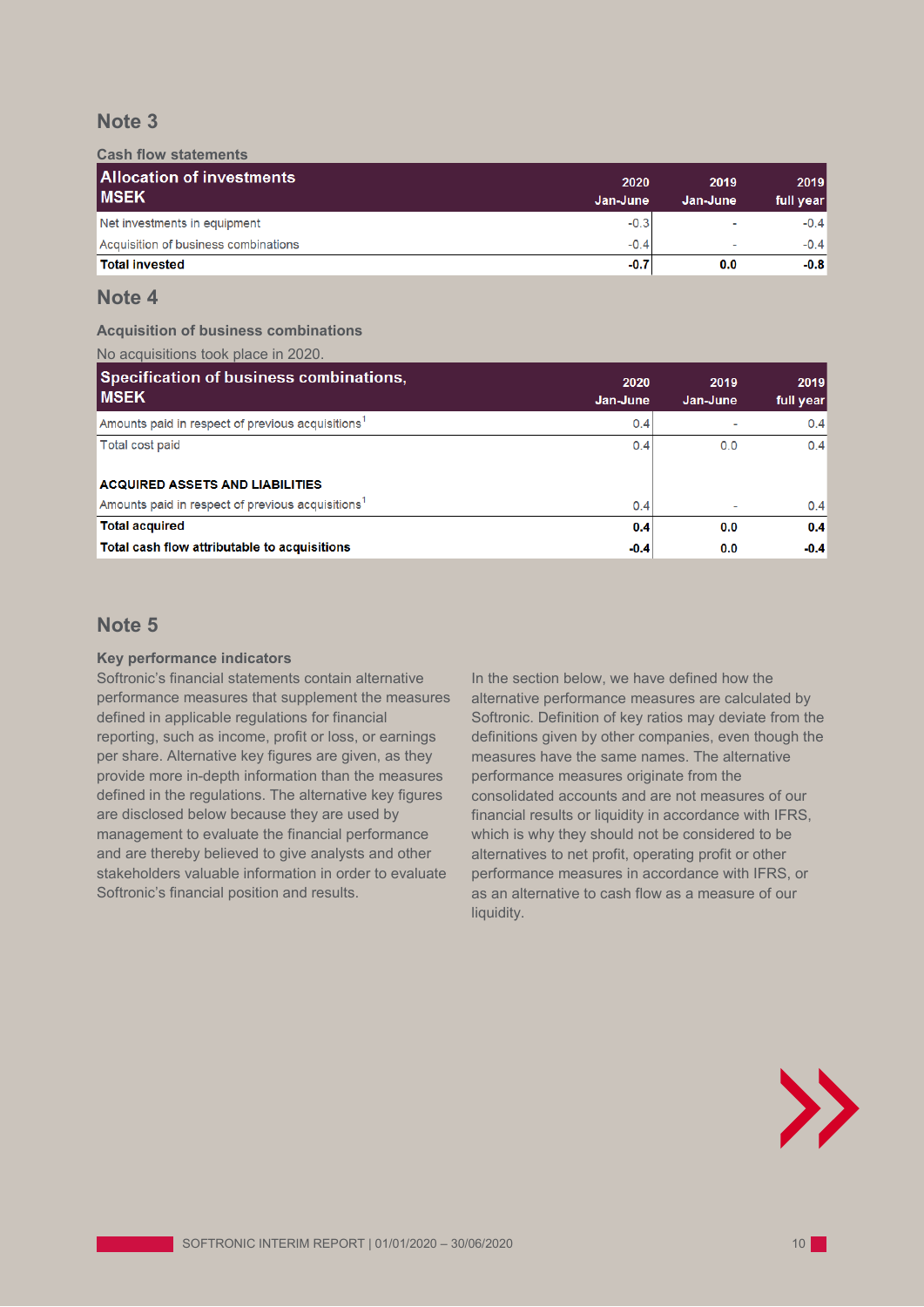| <b>Key performance indicators</b>                 | Definition/explanation of information value and purpose                  | <b>Calculation Jan-June 2020</b> |  |
|---------------------------------------------------|--------------------------------------------------------------------------|----------------------------------|--|
| Net profit/loss                                   | Provides a more nuanced and in-depth understanding of profit development |                                  |  |
| Operating margin, %                               | Operating profit/income                                                  | $(43.8/375.1)^*100=11.7$         |  |
| Profit margin, %                                  | Profit/loss before tax/income                                            | (43.2/375.1)*100=11.5            |  |
| EBITDA margin, %                                  | Operating profit before depreciation and amortisation/income             | $(55.9/375.1)^*100=14.9$         |  |
| Profitability, equity, %                          | Profit for the 12-month period/average equity over 5 quarters            | (60794/(1394768/5))*100=21.8     |  |
| EBITDA, MSEK                                      | Operating profit before depreciation and amortisation                    | $43.8 + 12.1 = 55.9$             |  |
| <b>Sales, MSEK</b>                                | Provides a more in-depth insight into the distribution of sales          |                                  |  |
| Sales of consultancy services                     | Income from consultancy services                                         | 165                              |  |
| Sales of agreement services                       | Income from agreement services                                           | 146                              |  |
| Sales of services for invoices to third parties   | Income from services for invoices to third parties                       | 28                               |  |
| Sales of invoices to third parties, other         | Income from invoices to third parties, other                             | 25                               |  |
| Sale of licences                                  | Income from licences                                                     | 7                                |  |
| Sales of hardware                                 | Income from hardware                                                     |                                  |  |
| Sales per employee, TSEK                          | Income/number of employees on average                                    | (375.1/431)*1,000=870            |  |
| <b>Financial position</b>                         | Provides a good overview of total liquidity and solvency                 |                                  |  |
| Equity/assets ratio, %                            | Total equity/total equity and liabilities                                | 307.8/491.4*100=63               |  |
| Unutilised credit lines, MSEK                     | Available but unutilised overdraft facilities                            | 23                               |  |
| <b>Total liquidity, MSEK</b>                      | Cash and cash equivalents plus unutilised credit lines                   | $140 + 23 = 163$                 |  |
| <b>Employees</b>                                  | Provides a summary of changes in staff                                   |                                  |  |
| Average during the period, quantity               | Number of employees on average                                           | 431                              |  |
| Number at the end of the period                   | Number of employees                                                      | 431                              |  |
| Number of structural dismissals during the period | Number of structural dismissals                                          | 4                                |  |

The information in this interim report is the information that Softronic AB (publ) must publish in accordance with Regulation (EU) No 596/2014 of the European Parliament and of the Council on market abuse (MAR) and the Swedish Securities Market Act. This information was submitted for publication through the offices of Per Adolfsson on 17 July 2020 at 8.00am (CET). This report along with other information about Softronic AB is available at [www.softronic.se.](http://www.softronic.se/)